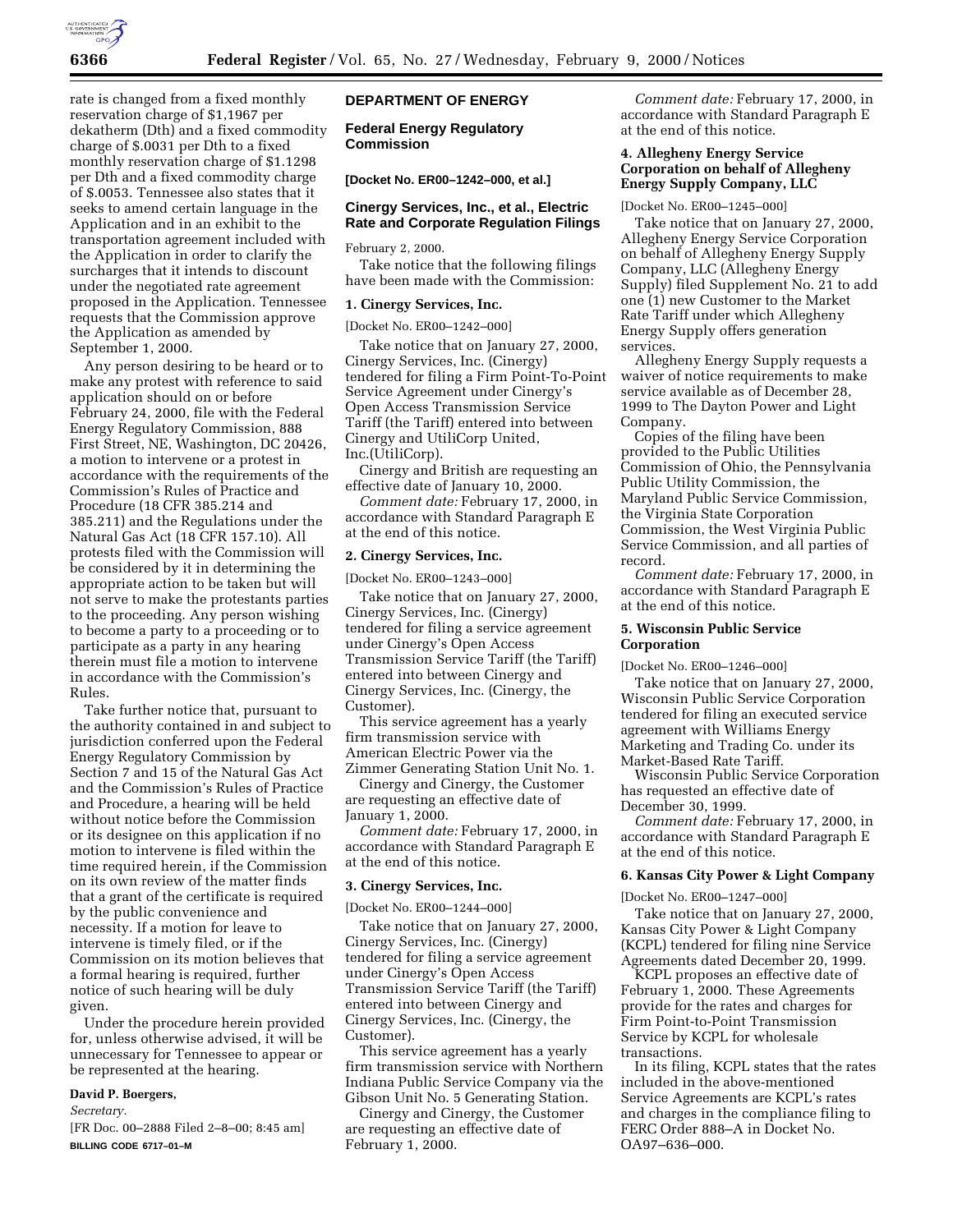*Comment date:* February 17, 2000, in accordance with Standard Paragraph E at the end of this notice.

#### **7. Duke Power a division of Duke Energy Corporation**

[Docket No. ER00–1248–000]

Take notice that on January 27, 2000, Duke Power (Duke), a division of Duke Energy Corporation, tendered for filing a Service Agreement with Clinton Energy Management Services, Inc. for power sales at market-based rates.

Duke requests that the proposed Service Agreement be permitted to become effective on January 20, 2000.

Duke states that this filing is in accordance with Part 35 of the Commission's Regulations and a copy has been served on the North Carolina Utilities Commission.

*Comment date:* February 17, 2000, in accordance with Standard Paragraph E at the end of this notice.

# **8. Virginia Electric and Power Company**

[Docket No. ER00–1249–000]

Take notice that on January 27, 2000, Virginia Electric and Power Company (Virginia Power) filed an amended Transaction Agreement (Agreement) with Constellation Energy Source, Inc. (CES) pursuant to Virginia Power's Service Agreement with CES under its FERC Electric Tariff, Second Revised Volume No. IV.

Virginia Power requests that the Commission waive its notice of filing requirements to allow the agreement, as amended, to become effective January 1, 2000.

*Comment date:* February 17, 2000, in accordance with Standard Paragraph E at the end of this notice.

#### **9. Tacoma Energy Recovery Company**

[Docket No. ER00–1250–000]

Take notice that on January 27, 2000, Tacoma Energy Recovery Company (Operator), a corporation organized under the laws of the State of Delaware, petitioned the Commission for an order: (1) A ccepting Operator's Rate Schedule FERC No. 1; (2) granting waiver of certain requirements under Subparts B and C of Part 35 of the regulations; and (3) granting certain blanket approvals. Operator is an indirect subsidiary of Northern States Power Company.

*Comment date:* February 17, 2000, in accordance with Standard Paragraph E at the end of this notice.

# **10. PG&E Energy Trading—Power, L.P.**

[Docket No. ER00–1251–000]

Take notice that on January 27, 2000, PG&E Energy Trading-Power, L.P.

(PGET), 7500 Old Georgetown Road, Bethesda, Maryland 20814, filed revisions to its Electric Rate Schedule No. 1 providing for the resale of Firm Transmission Rights pursuant to the Commission's November 10, 1999 Order in Docket No. ER 99–3594–000.

*Comment date:* February 17, 2000, in accordance with Standard Paragraph E at the end of this notice.

### **11. Potomac Electric Power Company**

[Docket No. ER00–1252–000]

Take notice that on January 27, 2000, Potomac Electric Power Company (Pepco) tendered for filing a service agreement pursuant to Pepco FERC Electric Tariff, Original Volume No. 4, entered into between Pepco and: Delmarva Power & Light Company; Dayton Power and Light Company; Rainbow Energy Marketing Corporation and Merchant Energy Group of the Americas, Inc.

An effective date of May 14, 1999 for these service agreements, with waiver of notice, is requested.

*Comment date:* February 17, 2000, in accordance with Standard Paragraph E at the end of this notice.

#### **12. Potomac Electric Power Company**

[Docket No. ER00–1253–000]

Take notice that on January 27, 2000, Potomac Electric Power Company (Pepco) tendered for filing a service agreement pursuant to Pepco FERC Electric Tariff, Original Volume No. 4, entered into between Pepco and DTE Energy Trading, Inc.

An effective date of June 8, 1999 for this service agreement, with waiver of notice, is requested.

*Comment date:* February 17, 2000, in accordance with Standard Paragraph E at the end of this notice.

#### **13. Potomac Electric Power Company**

[Docket No. ER00–1254–000]

Take notice that on January 27, 2000, Potomac Electric Power Company (Pepco) tendered for filing a service agreement pursuant to Pepco FERC Electric Tariff, Original Volume No. 4, entered into between Pepco and PG&E Energy Trading—Power, L.P.

An effective date of October 1, 1999 for this service agreement, with waiver of notice, is requested.

*Comment date:* February 17, 2000, in accordance with Standard Paragraph E at the end of this notice.

#### **14. Potomac Electric Power Company**

[Docket No. ER00–1255–000]

Take notice that on January 27, 2000, Potomac Electric Power Company (Pepco) tendered for filing a service

agreement pursuant to Pepco FERC Electric Tariff, Original Volume No. 4, entered into between Pepco and: Cinergy Services, Inc. as agent for and on behalf of The Cincinnati Gas and Electric Company and PSI Energy, Inc. collectively Cinergy Operating Companies.

An effective date of May 6, 1999 for this service agreement, with waiver of notice, is requested.

*Comment date:* February 17, 2000, in accordance with Standard Paragraph E at the end of this notice.

## **15. Northern States Power Company (Minnesota) and Northern States Power Company (Wisconsin)**

[Docket No. ER00–1315–000]

Take notice that on January 28, 2000, Northern States Power Company (Minnesota) and Northern States Power Company (Wisconsin) (jointly NSP), tendered for filing two firm Transmission Service Agreements between NSP and NSP Energy Marketing.

NSP requests that the Commission accept the Agreements effective January 1, 2000, and requests waiver of the Commission's notice requirements in order for the agreements to be accepted for filing on the date requested.

*Comment date:* February 18, 2000, in accordance with Standard Paragraph E at the end of this notice.

### **16. Central Power and Light Company and West Texas Utilities Company**

[Docket No. ER00–1316–000]

Take notice that on January 28, 2000, Central Power and Light Company (CPL), and West Texas Utilities Company (WTU), tendered for filing a service agreement under the Central and South West Open Access Transmission Tariff with Sharyland Utilities, L.P., (Sharyland).

CPL and WTU seek an effective date of January 1, 2000 for the agreement.

Copies of the filing were served on Sharyland and the Public Utility Commission of Texas.

*Comment date:* February 18, 2000, in accordance with Standard Paragraph E at the end of this notice.

#### **17. Central Vermont Public Service Corporation**

#### [Docket No. ER00–1317–000]

Take notice that on January 28, 2000, Central Vermont Public Service Corporation tendered for filing Network Integration Transmission Service Agreements and Network Operating Agreements with Vermont Electric Cooperative, Inc.; Woodsville Fire District Water and Light Department;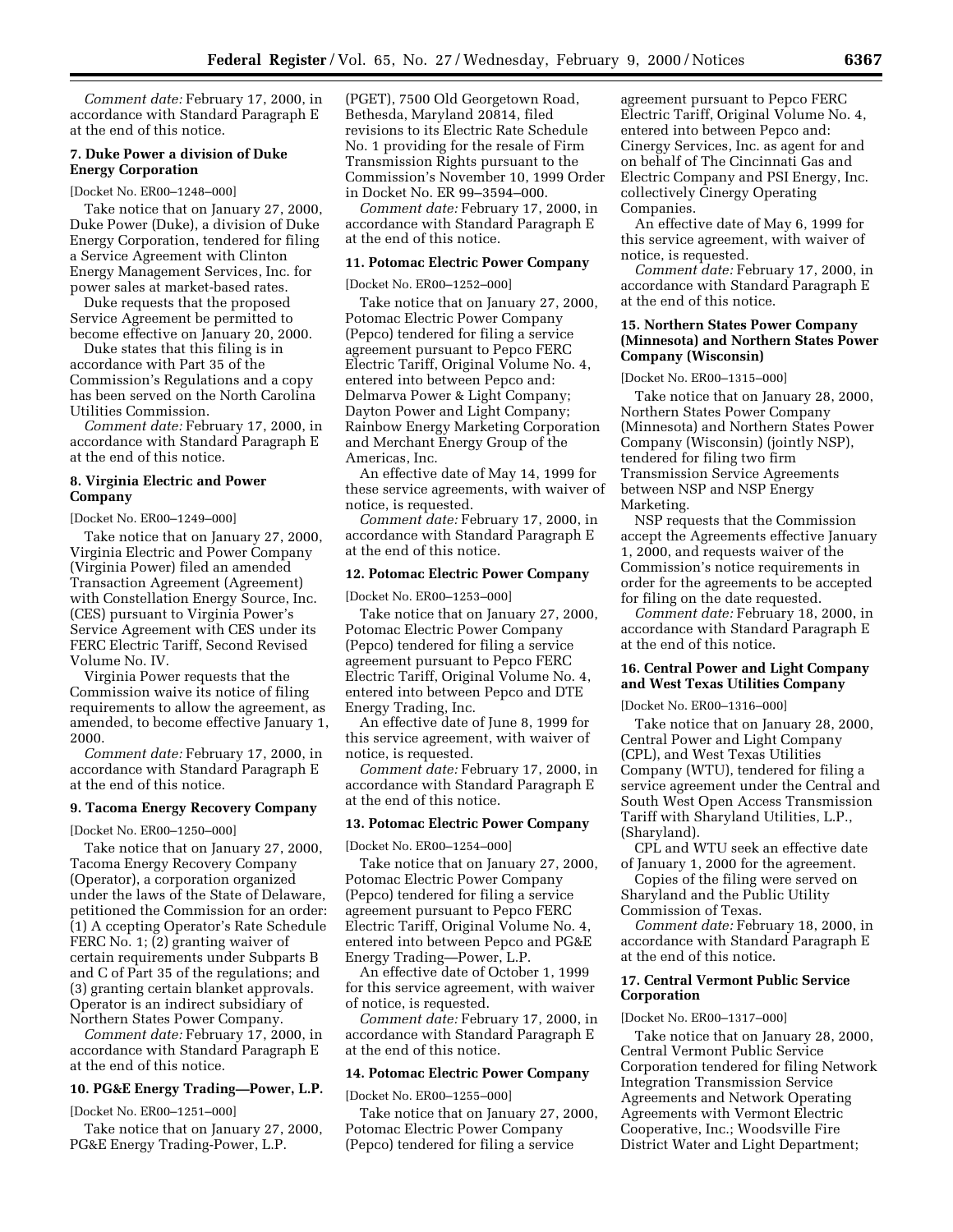Village of Johnson Water and Light Department; Rochester Electric Light and Power Company; Village of Ludlow Electric Light Department; Lyndonville Electric Department; and Village of Hyde Park Water and Light Department for service under Central Vermont's Open Access Transmission Tariff No. 7.

Central Vermont requests that the Commission waive its notice of filing requirements and allow the agreements to become effective as of January 1, 2000.

*Comment date:* February 18, 2000, in accordance with Standard Paragraph E at the end of this notice.

# **18. PG Power Sales Ten, L.L.C.**

[Docket No. ER00–1318–000]

Take notice that, on January 28, 2000, PG Power Sales Ten, L.L.C., tendered for filing initial FERC electric service tariff, Rate Schedule No. 1, and a petition for blanket approvals and waivers of various Commission regulations under the Federal Power Act.

*Comment date:* February 18, 2000, in accordance with Standard Paragraph E at the end of this notice.

## **19. Wisconsin Energy Corporation Operating Companies**

[Docket No. ER00–1319–000

Take notice that on January 28, 2000, Wisconsin Energy Corporation Operating Companies (WEC), tendered for filing a charge for Schedule 2 (Reactive Supply and Voltage Control from Generation Sources Service) of Wisconsin Energy Corporation Operating Companies' FERC Electric Tariff, Original Volume No. 1. WEC also made an addition to Exhibit C (Methodology to Assess Available Transmission Capacity) to the OATT to clarify that other analytic tools may be used in addition to the cited PTI PSS/ E load flow program.

WEC requests an effective date of March 28, 2000.

Copies of the filing have been served on all transmission service customers, the Michigan Public Service Commission, and the Public Service Commission of Wisconsin.

*Comment date:* February 18, 2000, in accordance with Standard Paragraph E at the end of this notice.

#### **20. Texas-New Mexico Power Company**

#### [Docket No. ER00–1320–000]

Take notice that on January 28, 2000, Texas-New Mexico Power Company (TNP), tendered for filing under TNP's Market-Based Rate Tariff an executed Power Sale Agreement and companion Service Agreement for Negotiated Market-Based Rates with Southwestern

Public Service Company (SPS) as the customer.

TNP has requested an effective date of January 1, 2000 for capacity and energy sales by TNP to SPS at market-based rates under these Agreements. Service to be provided under these Agreements is for one year.

A copy of this filing was served upon SPS.

*Comment date:* February 18, 2000, in accordance with Standard Paragraph E at the end of this notice.

#### **21. Metropolitan Edison Company**

[Docket No. ER00–1321–000]

Take notice that on January 28, 2000, Metropolitan Edison Company (doing business and referred to as GPU Energy), tendered for filing an amendment to the Generation Facility Transmission Interconnection Agreement between GPU Energy and Solar Turbines Incorporated. (Metropolitan Edison Company, Rate Schedule FERC No. 75). The amendment consists of new Schedule 1 of Appendix E, which amends the interconnection agreement by providing for a fee of \$576.40 per month to compensate GPU Energy for relaying PJM operating orders.

Copies of the filing were served upon Solar Turbines and regulators in the Commonwealth of Pennsylvania.

*Comment date:* February 18, 2000, in accordance with Standard Paragraph E at the end of this notice.

### **22. Jersey Central Power & Light Company and Metropolitan Edison Company**

[Docket No. ER00–1322–000]

Take notice that on January 28, 2000, Jersey Central Power & Light Company and Metropolitan Edison Company (each doing business and hereinafter collectively referred to as GPU Energy), tendered for filing a letter agreement (Agreement) between GPU Energy and PECO Energy (PECO). Under the Agreement, PECO has agreed to accept certain operational and financial responsibilities, including those set forth in the GPU Energy's procedure manuals, associated with PECO acting as the Load Serving Entity for the New Jersey boroughs of Butler, Lavallette, Madison, Pemberton, and Seaside Heights, and the Pennsylvania borough of Middletown.

Copies of the filing were served upon PECO and regulators in the State of New Jersey and the Commonwealth of Pennsylvania.

*Comment date:* February 18, 2000, in accordance with Standard Paragraph E at the end of this notice.

# **23. New Century Services, Inc.**

[Docket No. ER00–1323–000]

Take notice that on January 28, 2000, New Century Services, Inc. (NCS), on behalf of Public Service Company of Colorado (Public Service), tendered for filing the Master Power Purchase and Sale Agreement between Public Service and Black Hills Power and Light Company, which is an umbrella service agreement under Public Service's Rate Schedule for Market-Based Power Sales (Public Service FERC Electric Tariff, Original Volume No. 6).

NCS requests that this agreement become effective on January 24, 2000.

*Comment date:* February 18, 2000, in accordance with Standard Paragraph E at the end of this notice.

### **24. New Century Services, Inc.**

[Docket No. ER00–1324–000]

Take notice that on January 28, 2000, New Century Services, Inc., on behalf of Cheyenne Light, Fuel and Power Company, Public Service Company of Colorado, and Southwestern Public Service Company (collectively Companies), tendered for filing a Service Agreement under their Joint Open Access Transmission Service Tariff for Long Term Firm Point-to-Point Transmission Service between the Companies and West Texas Municipal Power Agency.

*Comment date:* February 18, 2000, in accordance with Standard Paragraph E at the end of this notice.

### **25. Cleco Utility Group Inc.**

Docket No. ER00–1304–000

Take notice that on January 27, 2000 Cleco Utility Group Inc., Transmission services (CLECO), tendered for filing service agreements for short term firm point-to-point transmission service under its Open Access Transmission Tariff with Central and South West Services, Inc., (CSWS).

CLECO requests an effective date of January 20, 2000.

*Comment date:* February 17, 2000, in accordance with Standard Paragraph E at the end of this notice.

# **26. Dightom Power Associates Limited Partnerships, FPL Energy, L.L.C., Southern Energy New England, L.L.C. and Southern Energy Kendall, L.L.C. v. ISO New England, Inc.**

#### [Docket No. EL00–40–000]

Take notice that on February 1, 2000, Dighton Power Associates Limited Partnerships, FPL Energy, L.L.C., Southern Energy New England, L.L.C., Southern Energy Kendall, L.L.C., tendered for filing pursuant to Sections 206 and 306 of the Federal Power Act